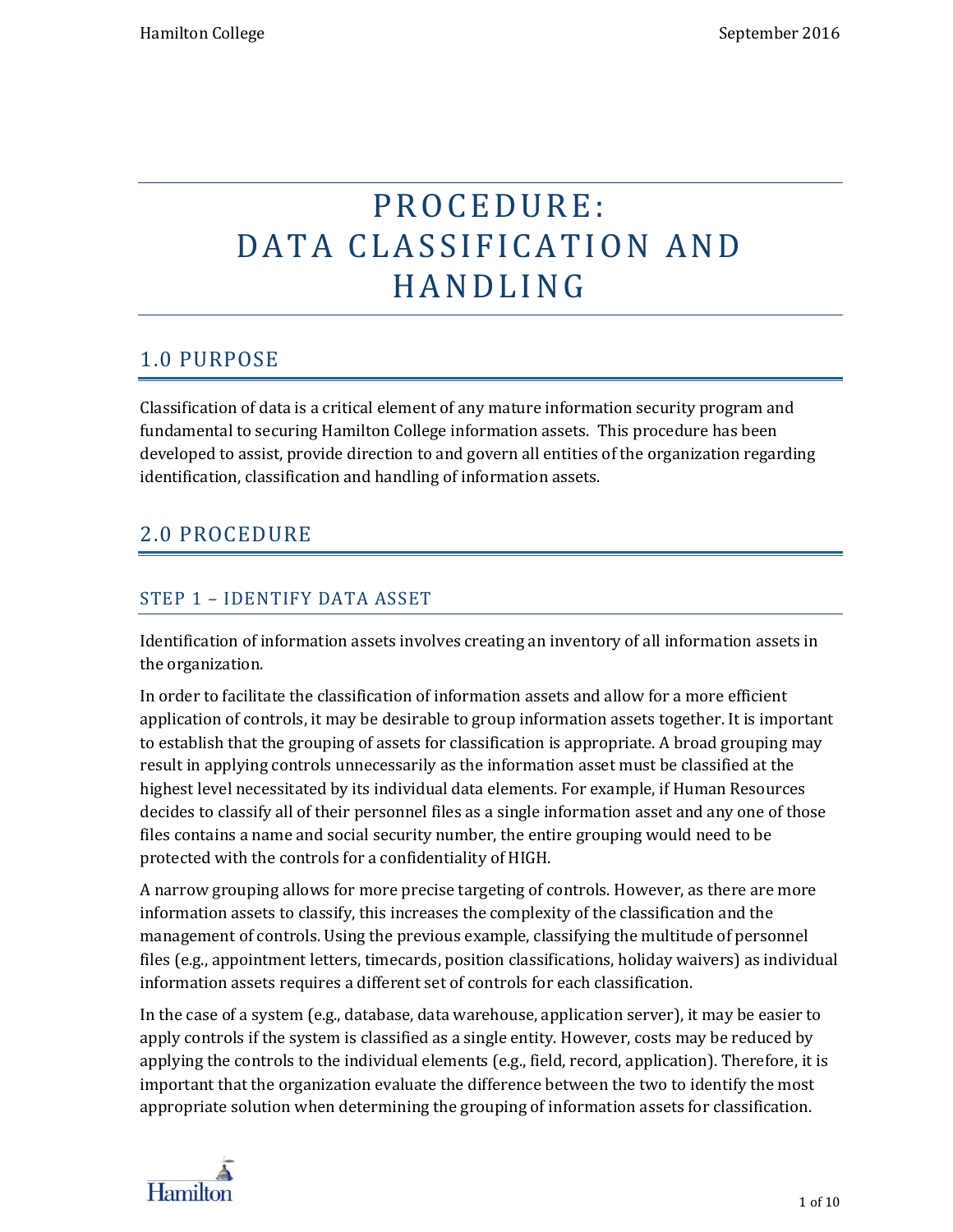Examples:

| Data Asset Name                         | Data Asset Owner | Confidentiality | Integrity | Availability |
|-----------------------------------------|------------------|-----------------|-----------|--------------|
| <b>Student Grades</b>                   |                  |                 |           |              |
| <b>Payroll Records</b>                  |                  |                 |           |              |
| (Institutional)<br><b>Research Data</b> |                  |                 |           |              |
| <b>Health Records</b>                   |                  |                 |           |              |
| <b>Annual Report</b>                    |                  |                 |           |              |
| <b>Admissions Data</b>                  |                  |                 |           |              |
| <b>Campus Maps</b>                      |                  |                 |           |              |

#### STEP 2 – IDENTIFY DATA ASSET OWNER

It is important to place the responsibility for the classification and control of an information asset with an individual or role. This should be an individual in a managerial position. If multiple individuals are found to be "owners" of the same information asset, an individual owner should be designated by a higher level of management.

The information owner is responsible for determining the information's classification and how and by whom the information will be used.

Examples:



| <b>Data Asset Name</b>           | <b>Data Asset Owner</b>               | Confidentiality | Integrity | Availability |
|----------------------------------|---------------------------------------|-----------------|-----------|--------------|
| <b>Student Grades</b>            | Registrar                             |                 |           |              |
| Payroll Records                  | Controller and<br>Director of Budgets |                 |           |              |
| (Institutional)<br>Research Data | Institutional<br>Research             |                 |           |              |
| <b>Health Records</b>            | <b>Health Director</b>                |                 |           |              |
| Annual Report                    | <b>Board of Trustees</b>              |                 |           |              |
| <b>Admissions Data</b>           | VP of Admission                       |                 |           |              |
| Campus Maps                      | <b>Campus Safety</b>                  |                 |           |              |

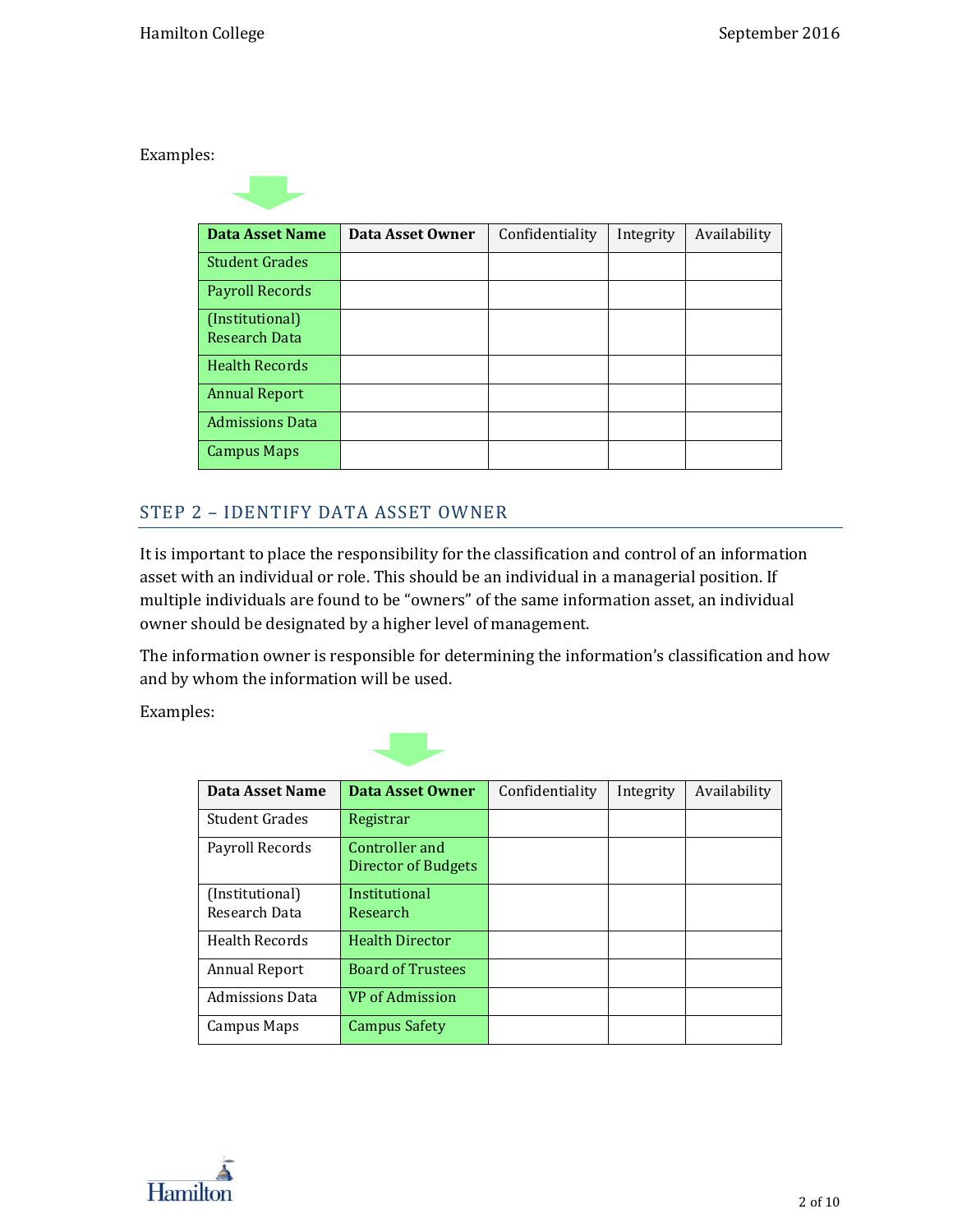#### STEP 3 – EVALUATE DATA ASSET

Use the flowchart below to identify the levels for classification for the confidentiality, integrity and availability of each information asset. Classification of data will be based on specific, finite criteria as identified in the *Federal Information Processing Standard Publication 199 (FIPS-199).* Please see Appendix A for details on FIPS-199 categories.

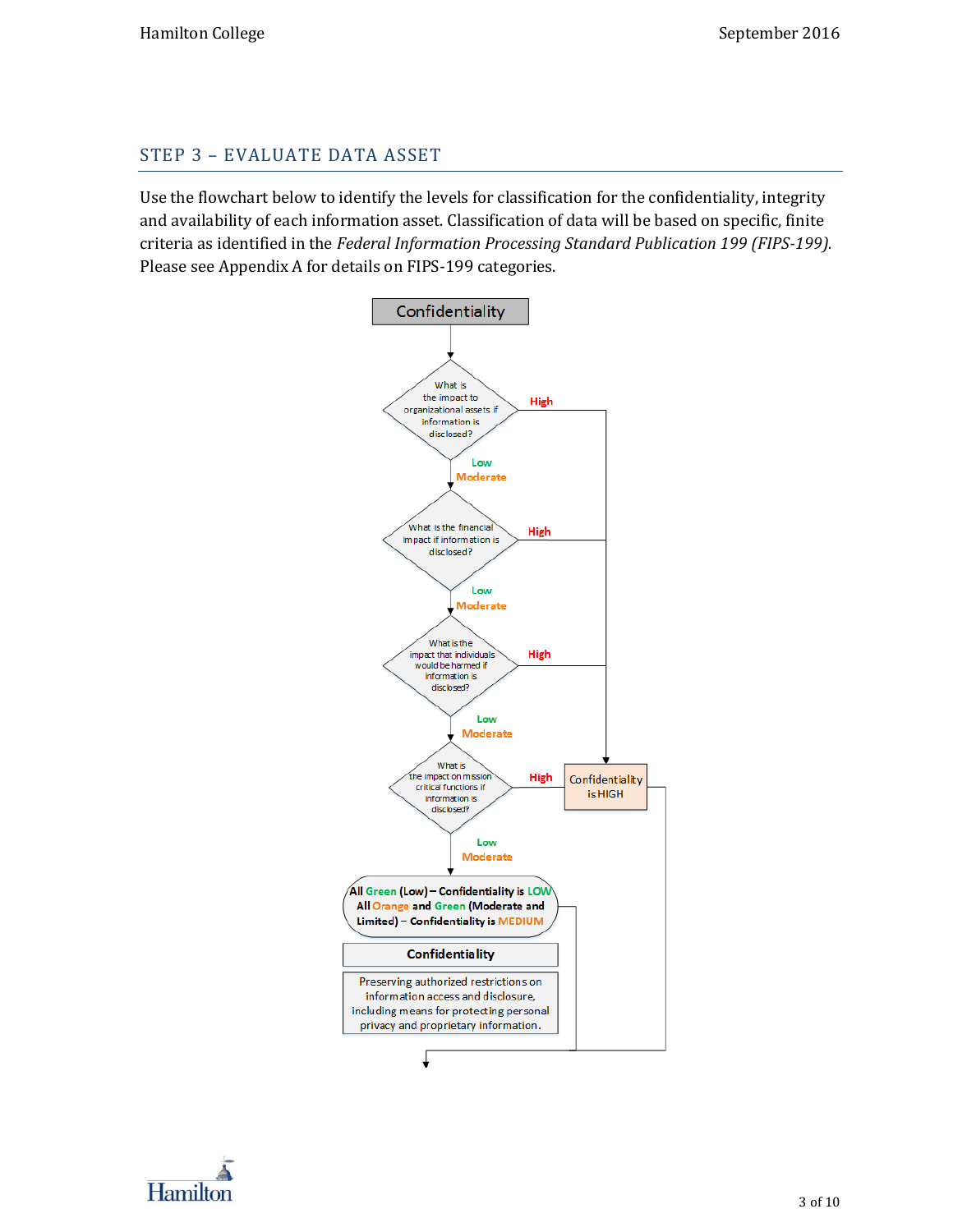

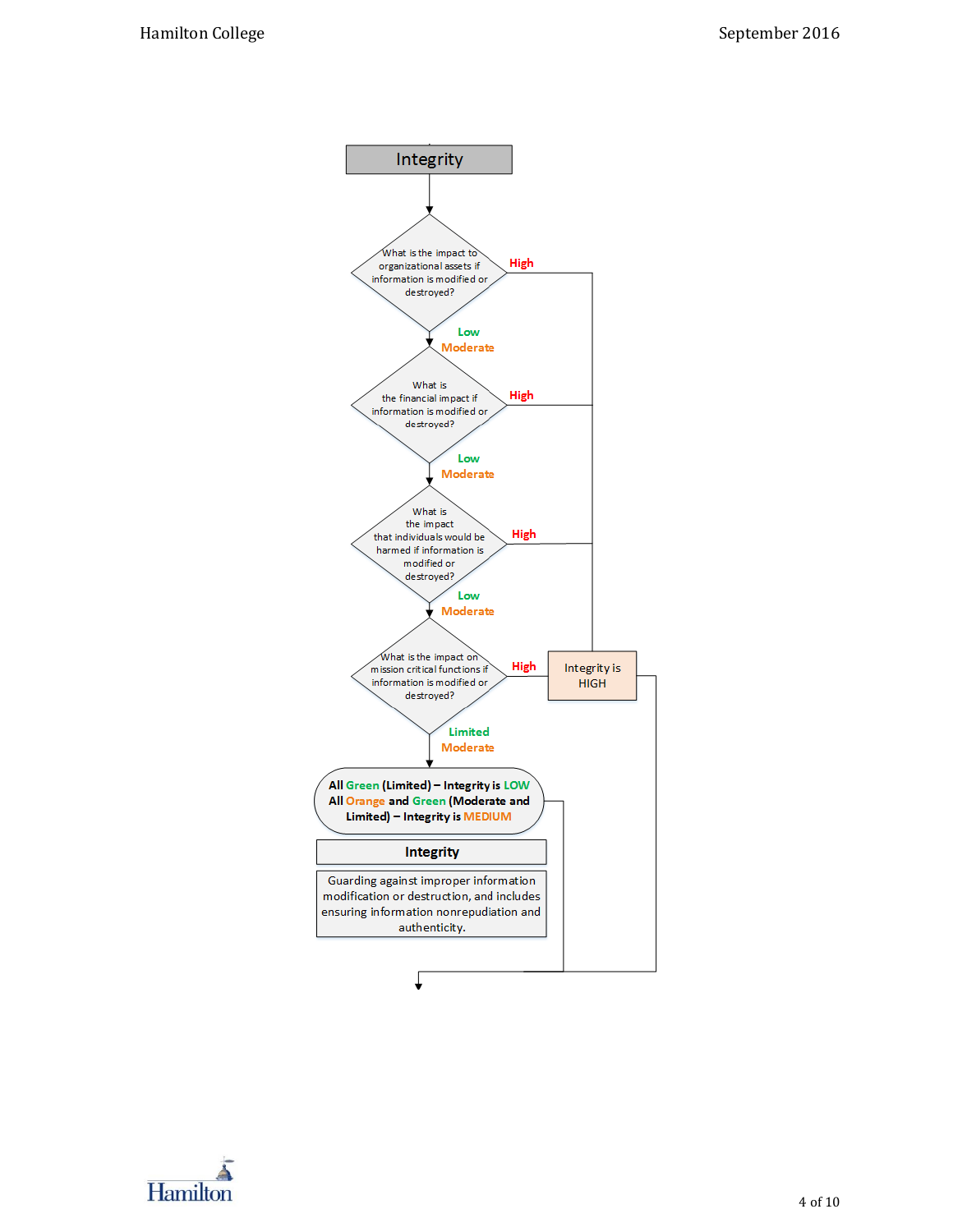

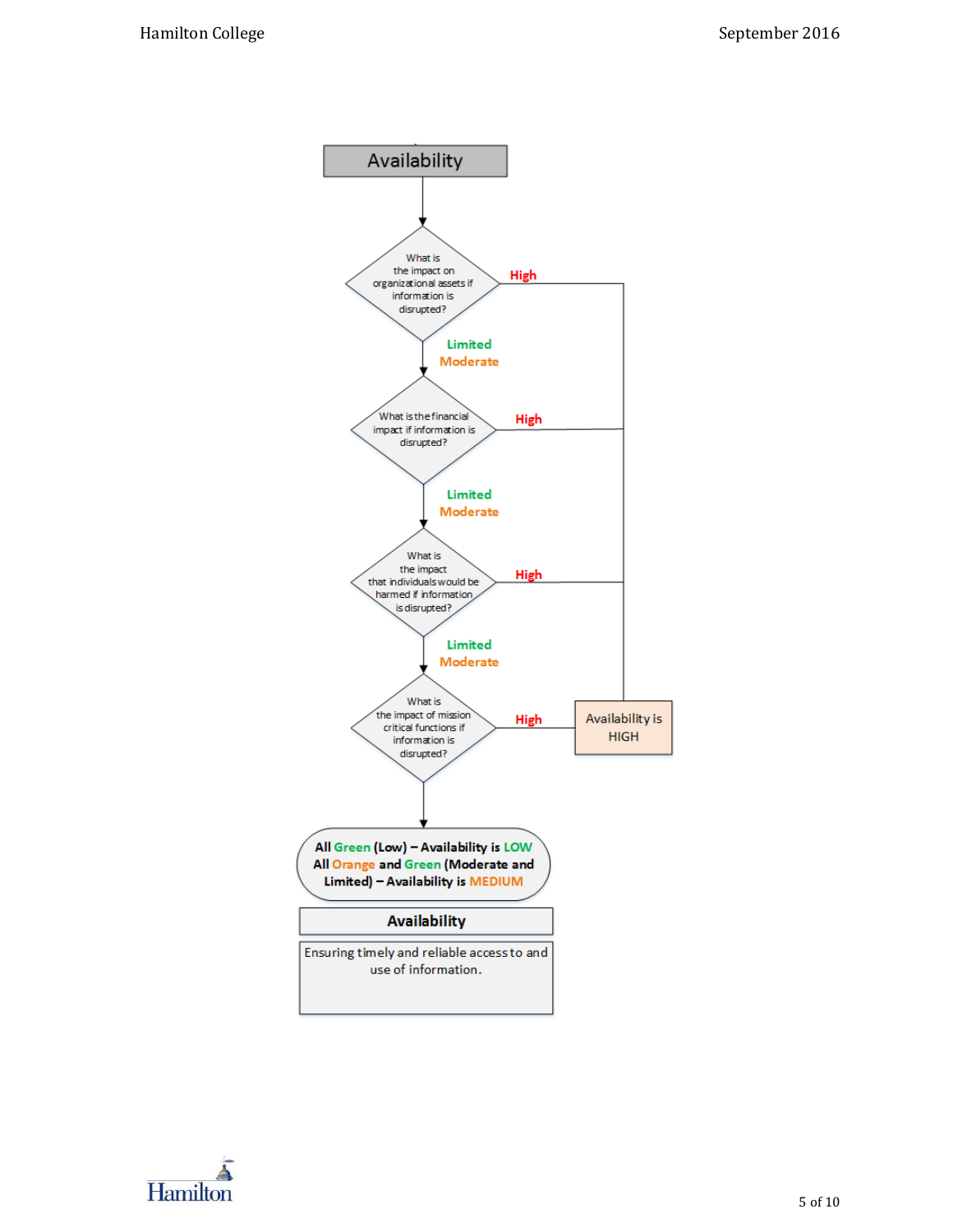Examples:

| Data Asset Name                  | Data Asset Owner                      | Confidentiality | Integrity | Availability |
|----------------------------------|---------------------------------------|-----------------|-----------|--------------|
| Student Grades                   | Registrar                             | High            | High      | High         |
| Payroll Records                  | Controller and<br>Director of Budgets | High            | High      | High         |
| (Institutional)<br>Research Data | Institutional<br>Research             | Moderate        | Moderate  | Moderate     |
| Health Records                   | Health Director                       | High            | Moderate  | Moderate     |
| <b>Annual Report</b>             | <b>Board of Trustees</b>              | Low             | Low       | Low          |
| <b>Admissions Data</b>           | VP of Admission                       | High            | Moderate  | Moderate     |
| Campus Maps                      | Campus Safety                         | Low             | Low       | Low          |

## STEP 4 – ASSIGN DATA CLASSIFICATION

The classification of a data asset will consist of all three categories (Confidentiality, Integrity and Availability) and will be in accordance with the FIPS199 standard. The classification can be against a data type and/or an entire information system (i.e. a Social Security number or the entire Colleague System.

Examples – (excerpts from FIPS 199):

*Security Categorization Applied to Information Types*The generalized format for expressing the security category, SC, of an information type is:

**SC** information type = {(**confidentiality**, *impact*), (**integrity**, *impact*), (**availability**, *impact*)},

where the acceptable values for potential impact are LOW, MODERATE, HIGH, or NOT APPLICABLE. (N/A only applies to the security category of Confidentiality – not integrity or availability).

Example 1 - Classifying a social security number:

**SC (**SSN) = {(**confidentiality**, High), (**integrity**, High), (**availability**, MODERATE)}

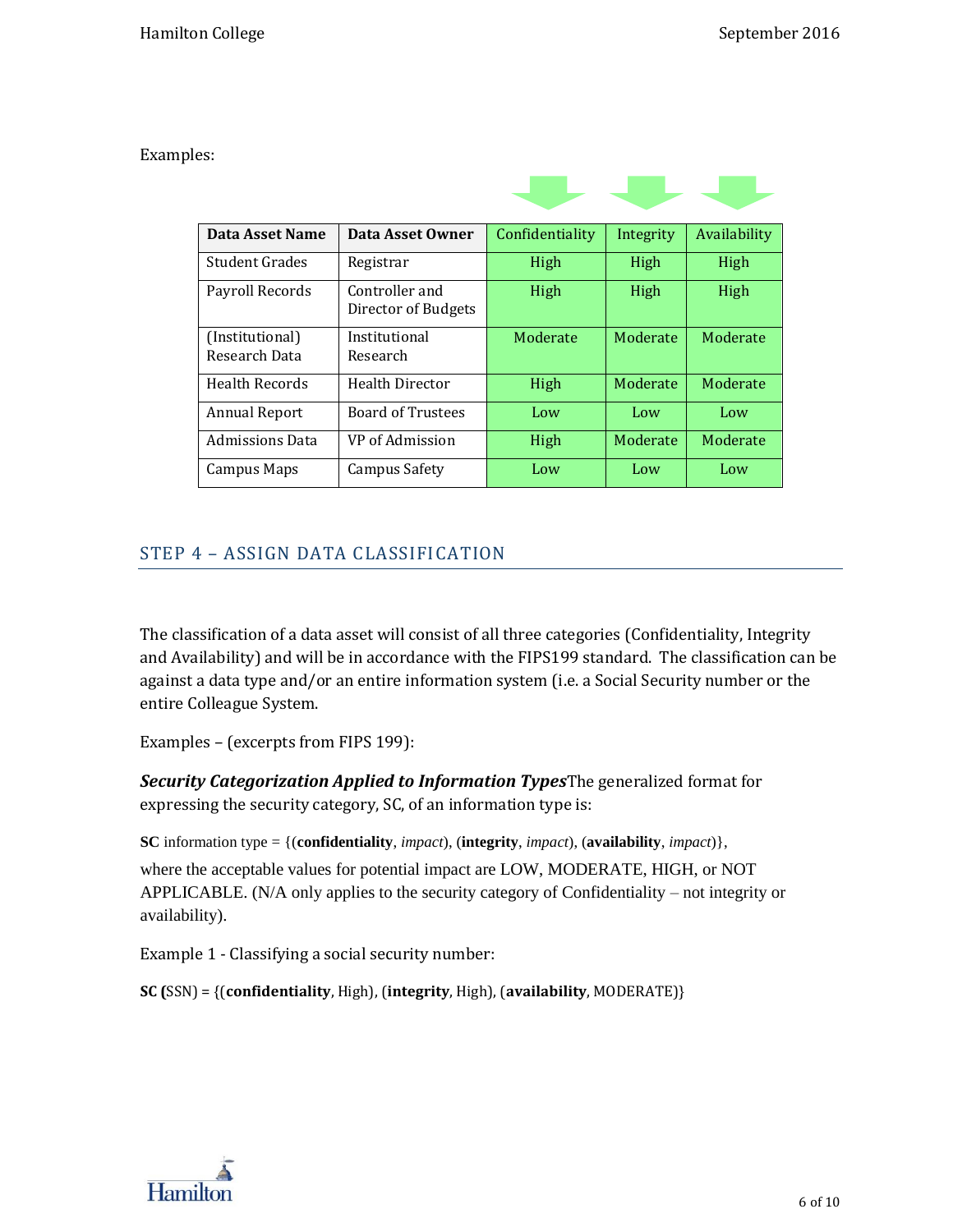#### *Security Categorization Applied to Information Systems*

The generalized format for expressing the security category, SC, of an information system is:

**SC** information system = {(**confidentiality**, *impact*), (**integrity**, *impact*), (**availability**, *impact*)},

Note that the value of *not applicable* cannot be assigned to any security objective in the context of establishing a security category for an information system. This is in recognition that there is a low minimum potential impact (i.e., low water mark) on the loss of confidentiality, integrity, and availability for an information system due to the fundamental requirement to protect the system-level processing functions and information critical to the operation of the information system.

Example 2 – Classifying an information system (The Colleague system which contains information types ranging from Low to High).

**SC** (Colleague public directory info) = {(**confidentiality**, N/A), (**integrity**, MODERATE), (**availability**, LOW)}

AND

**SC** (Financial Data) = {(**confidentiality**, HIGH), (**integrity**, HIGH), (**availability**, HIGH)}

The resulting security category of the **information system** is expressed as:

**SC** (Colleague system) = {(**confidentiality**, HIGH), (**integrity**, HIGH), (**availability**, HIGH)}

representing the high water mark or maximum potential impact values for each security objective from the information types resident on the Colleague system.

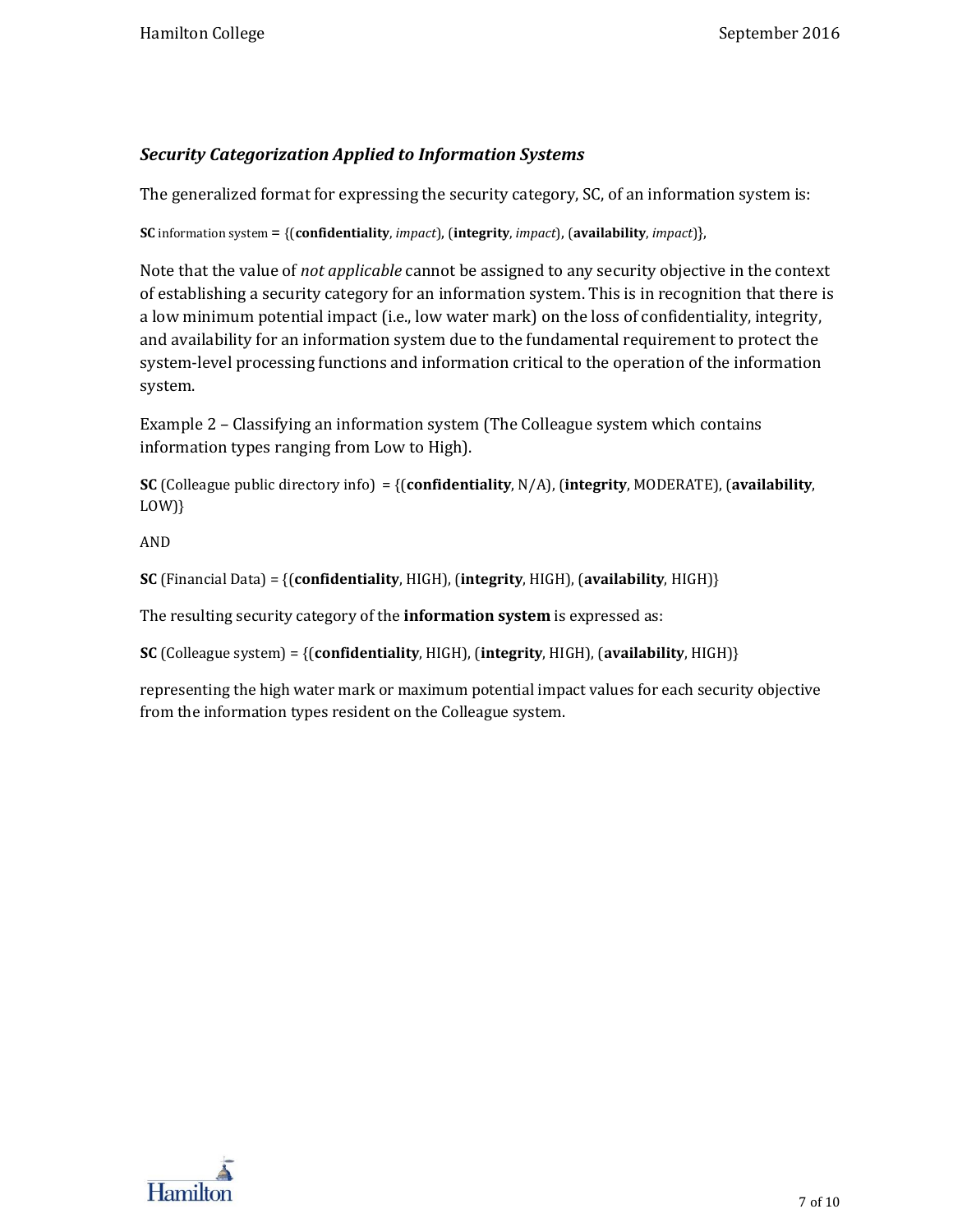### STEP 5 – IMPLEMENT DATA HANDLING CONTROLS

Information assets shall be handled according to their prescribed classification, including access controls, labeling, retention policies and destruction methods, among others.

In general, controls assigned by Data Asset Owners will deal with the confidentiality category of the data. The categories representing Integrity and Availability will be used to guide the approaches taken by Hamilton College to protect against the loss or corruption of the data (usually at the system level by LITS personnell).

 The control for each classification category (C,I,A) should be considered with respect to the corresponding rating. The following is a partial list of controls to be applied to data assets, based on their classification.

| <b>Controls Key</b><br>C=Confidentiality<br>I=Integrity<br>A=Availability | High                                                                                                                                                                                                                                                                                                                                                       | <b>Moderate</b>                                                                                                                                                                                             | Low                                                                            | Prohibited    |
|---------------------------------------------------------------------------|------------------------------------------------------------------------------------------------------------------------------------------------------------------------------------------------------------------------------------------------------------------------------------------------------------------------------------------------------------|-------------------------------------------------------------------------------------------------------------------------------------------------------------------------------------------------------------|--------------------------------------------------------------------------------|---------------|
| <b>Access</b><br>(C)                                                      | Strong<br>$\bullet$<br>password(s)<br>Access request,<br>review, approval<br>and termination<br>process<br>Asset Owner-<br>approved access<br>Non-Disclosure<br>Agreement (NDA)<br>for third-parties<br>Immediate<br>retrieval when<br>printing or faxing<br>Secure storage<br>when not in use<br>Situational<br>awareness for<br>verbal<br>communications | Password(s)<br>$\bullet$<br>Access request,<br>review, approval<br>and termination<br>process<br>Secure storage<br>$\bullet$<br>when not in use<br>Situational<br>awareness for<br>verbal<br>communications | Access request,<br>$\bullet$<br>review, approval<br>and termination<br>process | $\bullet$ N/A |
| <b>Encryption</b><br>(C,I)                                                | <b>Encryption during</b><br>$\bullet$<br>creation, storage,<br>processing and<br>transmission<br>Encryption for<br>third parties                                                                                                                                                                                                                           | Encryption<br>$\bullet$<br>during<br>transmission<br>Encryption for<br>third parties                                                                                                                        | None<br>$\bullet$                                                              | $\bullet$ N/A |
| <b>Labelling</b><br>(C,I)                                                 | Document<br>$\bullet$<br>watermark                                                                                                                                                                                                                                                                                                                         | None<br>$\bullet$                                                                                                                                                                                           | None<br>$\bullet$                                                              | $\bullet$ N/A |
| <b>Monitoring</b><br>(I, A)                                               | Security and<br>availability                                                                                                                                                                                                                                                                                                                               | None<br>$\bullet$                                                                                                                                                                                           | None<br>$\bullet$                                                              | $\bullet$ N/A |

#### **DATA HANDLING CONTROLS**

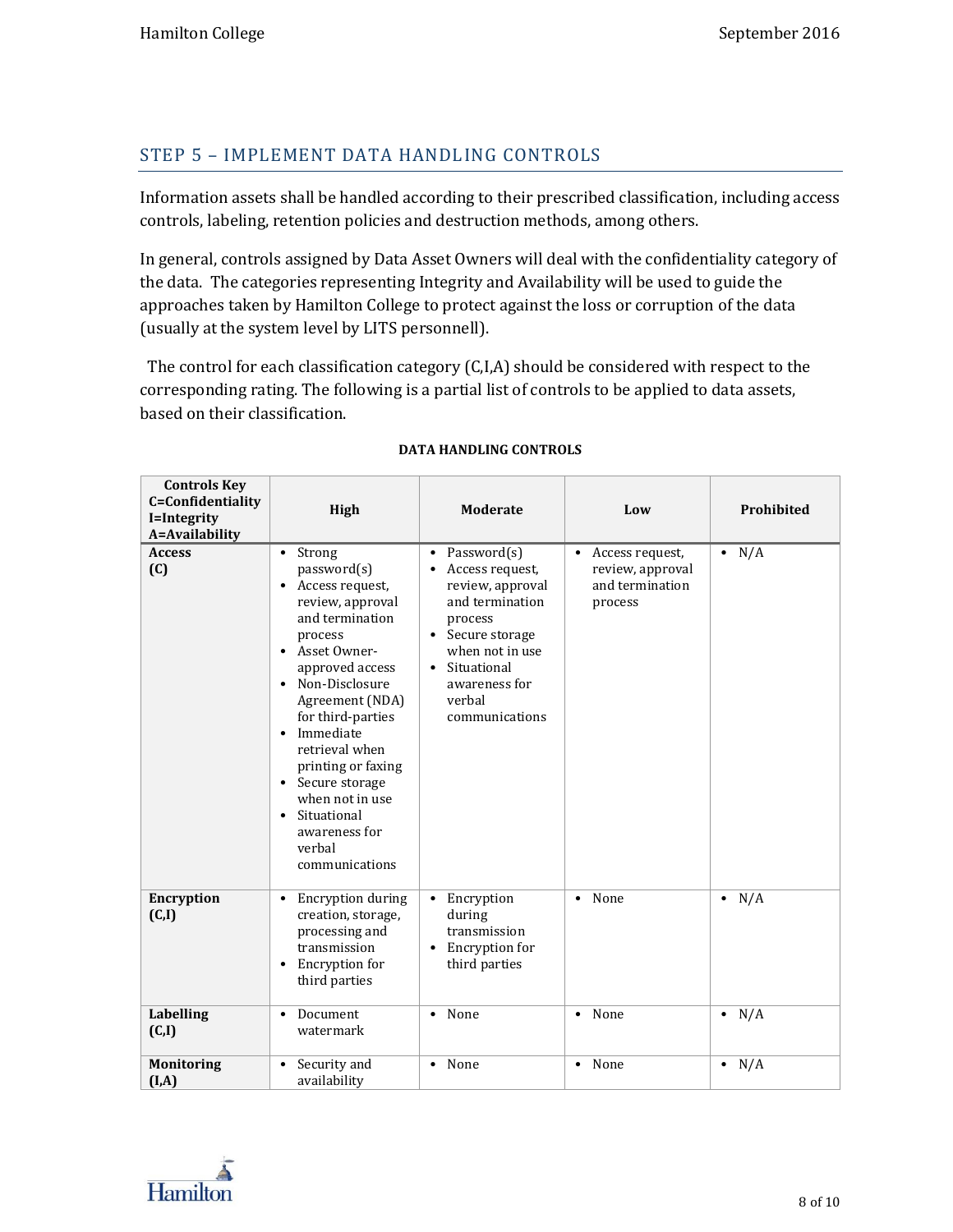| <b>Controls Key</b><br>C=Confidentiality<br>I=Integrity<br>A=Availability | High                                                                                                                                                                                                                                                       | <b>Moderate</b>                                                                                                                                        | Low               | Prohibited    |
|---------------------------------------------------------------------------|------------------------------------------------------------------------------------------------------------------------------------------------------------------------------------------------------------------------------------------------------------|--------------------------------------------------------------------------------------------------------------------------------------------------------|-------------------|---------------|
|                                                                           | monitoring and<br>alerting<br>Privileged identity<br>monitoring                                                                                                                                                                                            |                                                                                                                                                        |                   |               |
| <b>Retention</b><br>(I, A)                                                | <b>Backup testing</b><br>$\bullet$<br>and verification<br>Inclusion in<br>$\bullet$<br><b>Business</b><br>Continuity and<br>Disaster Recovery<br>Plans<br>Redundancy or<br>automatic failover<br>Offsite backup<br>$\bullet$<br>Secure physical<br>storage | <b>Backup testing</b><br>$\bullet$<br>and verification<br>Inclusion in<br>$\bullet$<br><b>Business</b><br>Continuity and<br>Disaster Recovery<br>Plans | • None            | $\bullet$ N/A |
| <b>Destruction</b><br>(C)                                                 | Secure<br>$\bullet$<br>destruction,<br>including<br>shredding and<br>secure wiping                                                                                                                                                                         | Secure<br>$\bullet$<br>destruction,<br>including<br>shredding and<br>secure wiping                                                                     | • None            | $\bullet$ N/A |
| <b>Audit</b><br>(I)                                                       | Annual controls<br>$\bullet$<br>audit                                                                                                                                                                                                                      | <b>Biennial controls</b><br>$\bullet$<br>audit                                                                                                         | • None            | $\bullet$ N/A |
| Physical<br>(C,I,A)                                                       | Secure courier<br>$\bullet$<br>when shipping<br>• Media possession<br>at all times<br>• Lock/logout<br>workstaions<br>Servers hosted in<br>$\bullet$<br>secure data<br>centers                                                                             | • Lock/logout<br>workstaions<br>Servers hosted in<br>$\bullet$<br>secure data<br>centers<br>٠                                                          | None<br>$\bullet$ | $\bullet$ N/A |
| <b>Backup/Disaster</b><br>Recovery<br>(I, A)                              | Server - Daily<br>$\bullet$<br>backups, replicas,<br>and multiple copies<br>of data in different<br>locations<br>Workstations-<br>CrashPlan backup                                                                                                         | Server - Daily<br>$\bullet$<br>backups and<br>multiple copies of<br>data in different<br><b>locations</b><br>Workstations-<br>CrashPlan backup         | None<br>$\bullet$ | $\bullet$ N/A |